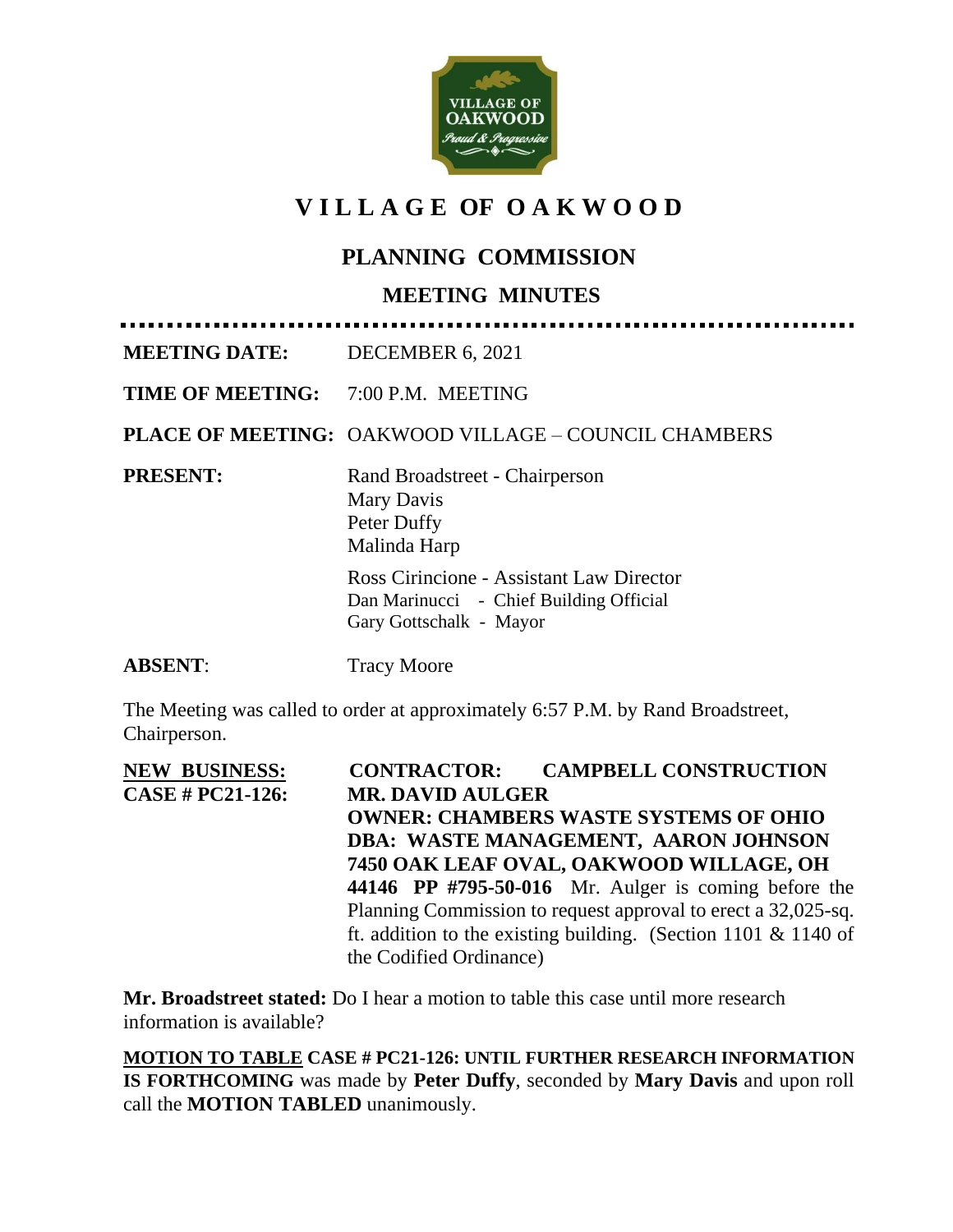**CASE # PC21-127: OWNER: MR. JAMES JOHNSTON MR. CAL HEINTZ & ASSOCIATES, LLC 21941 FORBES ROAD, OAKWOOD VILLAGE, OH 44146 PP #795-03-003** Mr. Johnston is coming before the Planning Commission to request approval to erect a 30' X 60' (1,800-sq. ft.) addition to the existing building. (Section 1101 & 1140 of the Codified Ordinance)

**Mr. Cirincione stated:** would anyone giving testimony and evidence tonight please raise your right hand to be sworn in. *Do you swear that the testimony and evidence you will present to this Planning Commission tonight is the truth, the whole truth, and nothing but the truth so help you God?*

#### **YES! James Johnston - 21941 Forbes Road - Oakwood Village, OH 44146**

#### **YES! Cal Heintz & Associates, LLC -Residential, Commercial & Structural Design (216) 513-7690 cal@cjheintz.com**

**Mr. Duffy:** I would like to know what you are planning on doing, and if you read the letter from our Village Engineer, Ed Hren dated December 6, 2021 or if you have any comments or concerns about that letter?

**Mr. Johnston:** I just received this letter. I understand Ed Hren needs a survey. I have no problem getting a survey. When we initially started this, I was trying to see if I could add on to the building. That is why I am in front of you tonight to see if I could do this before I spend \$10,000.00 on a survey, and you guys tell me I can't. I just didn't want to do this backwards.  $\overline{a}$ 

There are other questions now with zoning and stuff. That was a motorcycle shop when I bought it. It's been a motorcycle shop since 1992, and now I hear you saying I might not be able to do that; I'm confused.

**Mr. Cirincione:** The problem we face is that we are not sure this conforms to the current zoning. The problem is with the prior application, which was tabled with Waste Management and that is: Is an expansion of a non-conforming use permissible at this location? I frankly don't know the answer to that, but I do know that is an answer we need to have before we move forward with it. So, there are actually two problems. The first one is: is this going to be permissible under the current zoning and the proposed use?

As I understand it, the proposed use is for repairs, storage and motorcycles awaiting repair. As noted by our Engineer, Ed Hren in his December 6, 2021 letter to the Planning Commission, the section of the Codified Ordinance which governs General Business District, **does not list this kind of use.** It seems to be similar to the list which is under a different use which is Motor Service Districts. I spoke with Ed on this and **we need to legally clarify whether this is something that can be permitted on these premises.**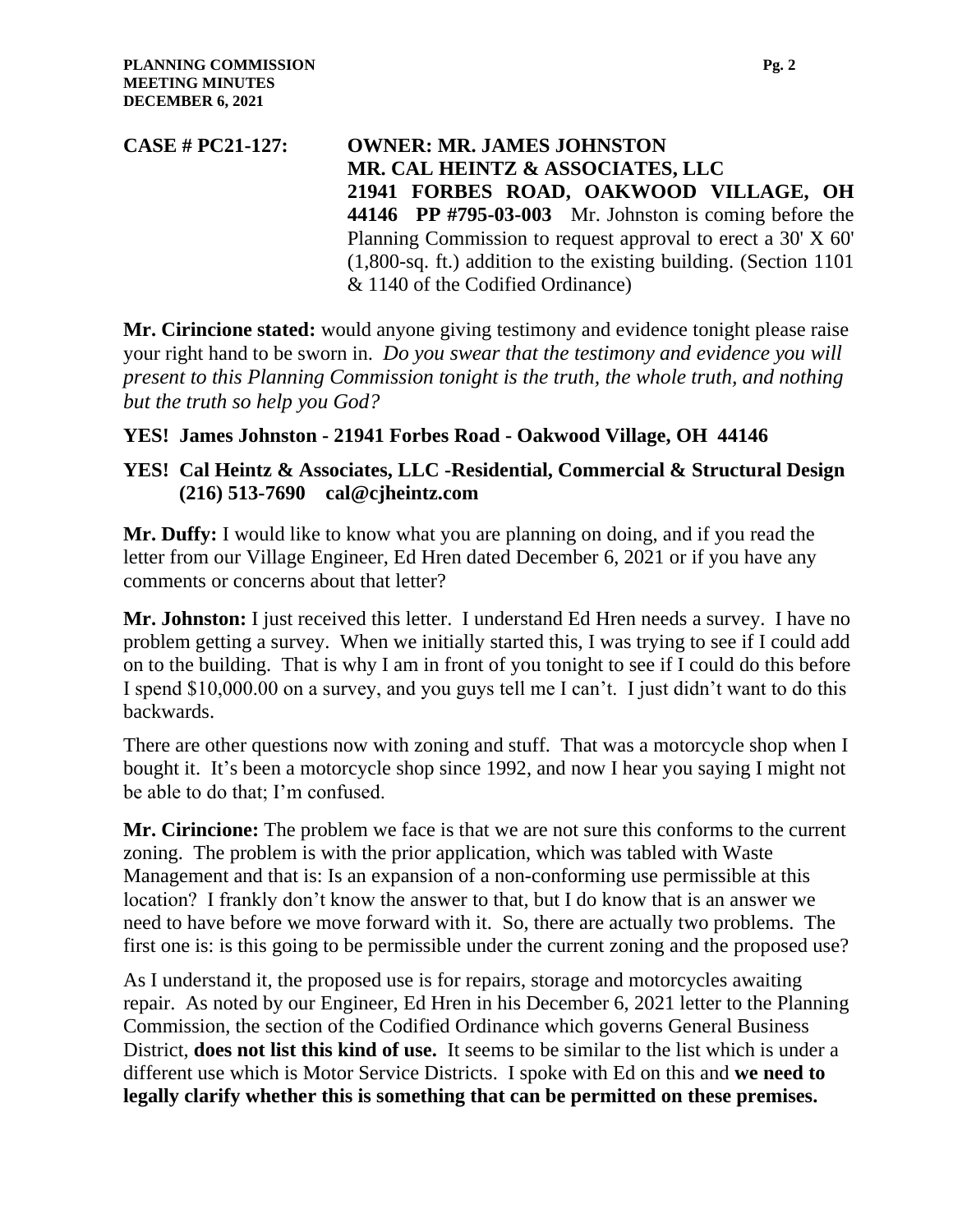**Mr. Johnston:** Being that it was already a motorcycle shop, and while it was, the zoning changed, would it not be grandfathered in?

**Mr. Cirincione:** I believe it could be a non-conforming use. That is what we have to check out. You may be right. We have to take a look at that issue; is it grandfathered or not grandfathered in.

**Mr. Johnston:** I'm on the schedule to get a survey. Hopefully it will be sometime next week. I've already talked to somebody about that.

**Mr. Cirincione:** I would caution you about that. Until we research whether or not it is a permitted use, there is no sense in going out and spending that kind of money and we conclude "you can't do it".

**Mr. Johnston:** I know Ed wants the survey, but I just want to know if I can do it.

**Mr. Cirincione:** We will try to have that answer for you in the next week or so. That will give you time to get the survey.

**Mr. Johnston:** Okay, that's fair. Thank you!

**Mr. Heintz:** This particular parcel was actually zoned Local Business District. This building was built in 1974 based on what I researched online in the Oakwood Village ordinances. It changed from Local Business to General Business in 1976.

**Mr. Cirincione:** We have to take a look at what that means legally.

**Mr. Heintz:** One of the things that is a factor is that the lot is only 75-feet wide. Everything that is in the General Business District now requires 200-feet of frontage. This parcel in that respect is not going by the definitions of your own ordinances. It was legal at the time it was setup and initially established, but once the district changed then it became non-conforming from the perspective of how much frontage it had.

**Mr. Cirincione:** The problem then is if the expansion of the non-conforming is permissible or not? That is a legal question. I don't have the answer to that so we need to do the research.

**Mr. Duffy:** Is it worthy to listen to what their hopes and intentions are or just table everything?

**Mrs. Davis:** They will have to come back anyway to explain it.

**Mr. Heintz:** On behalf of James and myself, our intentions of knowing that we did not have a survey, and wouldn't get full approval is that we would at least go through the process and get preliminary approval subject to having the survey. Now this other nuance that just showed up this afternoon at 5:42 P.M. relative to the legality of whether or not he can even be a motor cycle shop in this district can be resolved.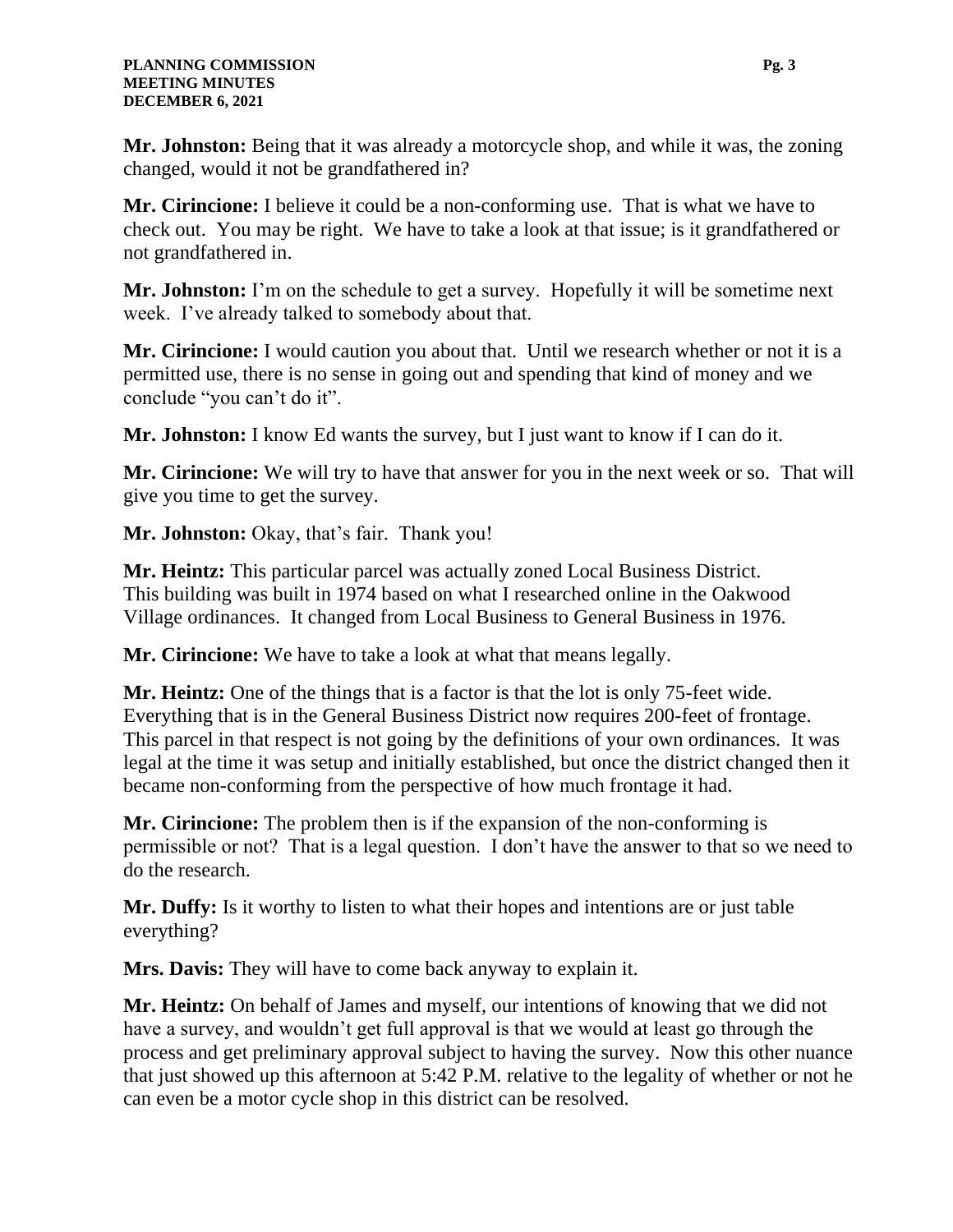We can present our position if we don't violate any setbacks, and then the subsequent meeting relative to the ABR is acceptable and provides us with a preliminary approval. Once you get the piece with the legality, and the survey that shows whether we need a variance or not, we can work through that process.

**Mr. Cirincione:** I'm sorry, I would disagree. I think that's backwards. I think we need to establish whether it's legal or not *before* we have the discussion and either granting or denying the preliminary plans.

**Mr. Duffy:** James, we meet on the first Monday of the month. This is December so our next meeting would be held in January of 2022. Would this delay be a hardship for you?

**Mrs. Hines:** The next Planning Commission meeting will be Monday, January 3, 2022.

**Mr. Heintz:** So, can we establish what needs to be established between now and the next meeting?

**Mr. Johnston:** You guys are going to do the research and let me know if it's legal or not. If it is, I come back and present everything. If it's not then it's a moot point.

**Mr. Heintz:** What about the survey? Where is the survey going to fit in?

**Mr. Cirincione:** We don't want to see the applicant spend money if the use is not permitted. Once we come to an opinion, then we will let you and the Planning Commission know and go from there.

**Mr. Duffy:** If that information comes out next week, as you indicated it may, when will we as the Planning Commission be notified as to what that decision is or what the process will be?

**Mr. Cirincione:** Once we issue the opinion, I would make sure the applicant and his representative are notified with a copy of that. We would copy the Planning Commission members as well.

**Mr. Johnston:** The research that you have to look up, discuss and decide on is whether or not I can add on to my existing shop that is there, or is my existing shop going to be a problem now also?

**Mr. Cirincione:** Will take a look at it. We don't want to leave any of these questions outstanding.

**Mr. Johnston:** I've been there for a year. I bought it in December of last year, and I've been open all year.

**Mr. Cirincione:** You're doing those kinds of repairs now?

**Mr. Johnston:** I bought the existing business, and I kept it open instead of watching it close.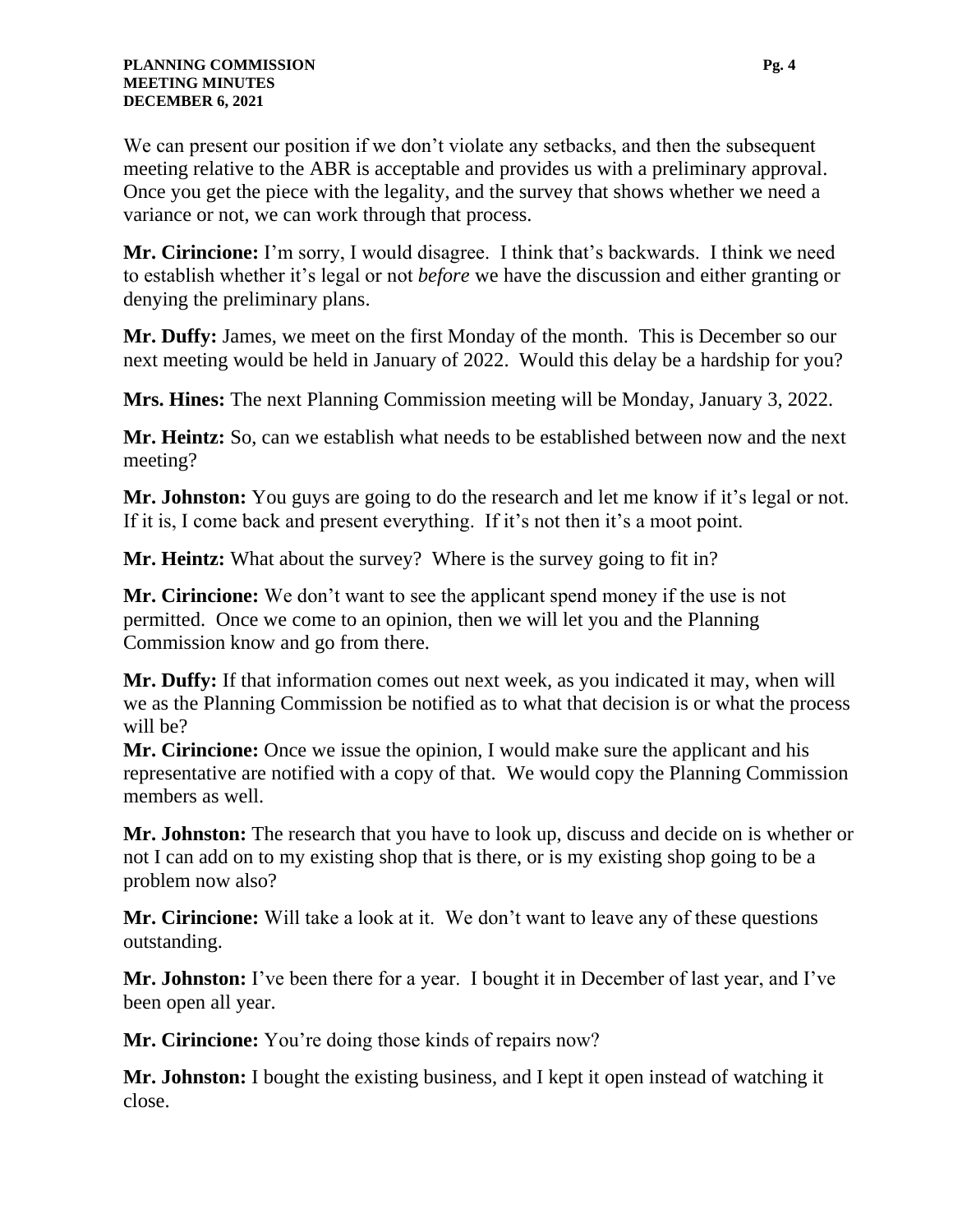**Ms. Harp:** So, to expedite the process, if you tell him that the expansion is committed, and he has a legal "go" then his next step would be to get the survey so that when he comes back before us, things can move smoothly. If he comes back before us and he still doesn't have a survey, he will be in the same place.

**Mr. Cirincione:** As I said, we're going to try to get that to you next week so that hopefully you will have time to get the survey taken care of.

**Mr. Johnston:** The surveyor knew I was coming tonight, and he told me to call him tomorrow to let him know how things went. I'll tell him to keep me on the schedule for some time towards the end of next week. Hopefully I'll know something before your next meeting. When will that be, January 4, 2022?

**Mrs. Hines:** The next Planning Commission meeting will be held on Monday, January 3, 2022.

**Mr. Johnston:** That I can work with.

**Mr. Marinucci stated for the record:** For over a month, I have been working with Cal Heintz on this project. I have been trying to get a mixture of the building codes. The issues are finally all resolved. They are doing their due diligence.

**Mr. Duffy:** With all of that being said, I propose that we table this case.

**MOTION TO TABLE CASE # PC21-127: UNTIL ALL ISSUES AS DISCUSSED HAVE BEEN CLEARED UP** was made by **Peter Duffy**, seconded by **Rand Broadstreet** and upon roll call the **MOTION TABLED** unanimously.

**CASE # PC21-128: APPLICANT: BENEXT AWNING & GRAPHICS, MR. ALDO DURE, OWNER BUSINESS OWNER: PMF CLE FITNESS STUDIO, MR. ROBERT MATHIS, OWNER 23250 BROADWAY AVENUE, OAKWOOD VILLAGE, OH 44146 PP #795-06-022** Mr. Dure is coming before the Planning Commission to request approval for a 29.1-sq. ft. wall sign on existing building. (Section 1101.01, 1140.03 & 1165 of the Codified Ordinance)

**Mrs. Davis:** Mr. Dure, would you like to explain what you will be doing.

**Mr. Dure:** *(Referring to drawings)* These are the channel letters. They will be flash mounted into the wall. The square footage is 29.1-sq. ft. with a 12-foot elevation. There will be LED lightings inside the letters. The PMF CLE letters will be red. The acrylic sheets will be 1/8" thickness. It will be vinyl applied, so in the day the PMF CLE letters will look black (dark) and at night the Fitness Studio letters will light up white.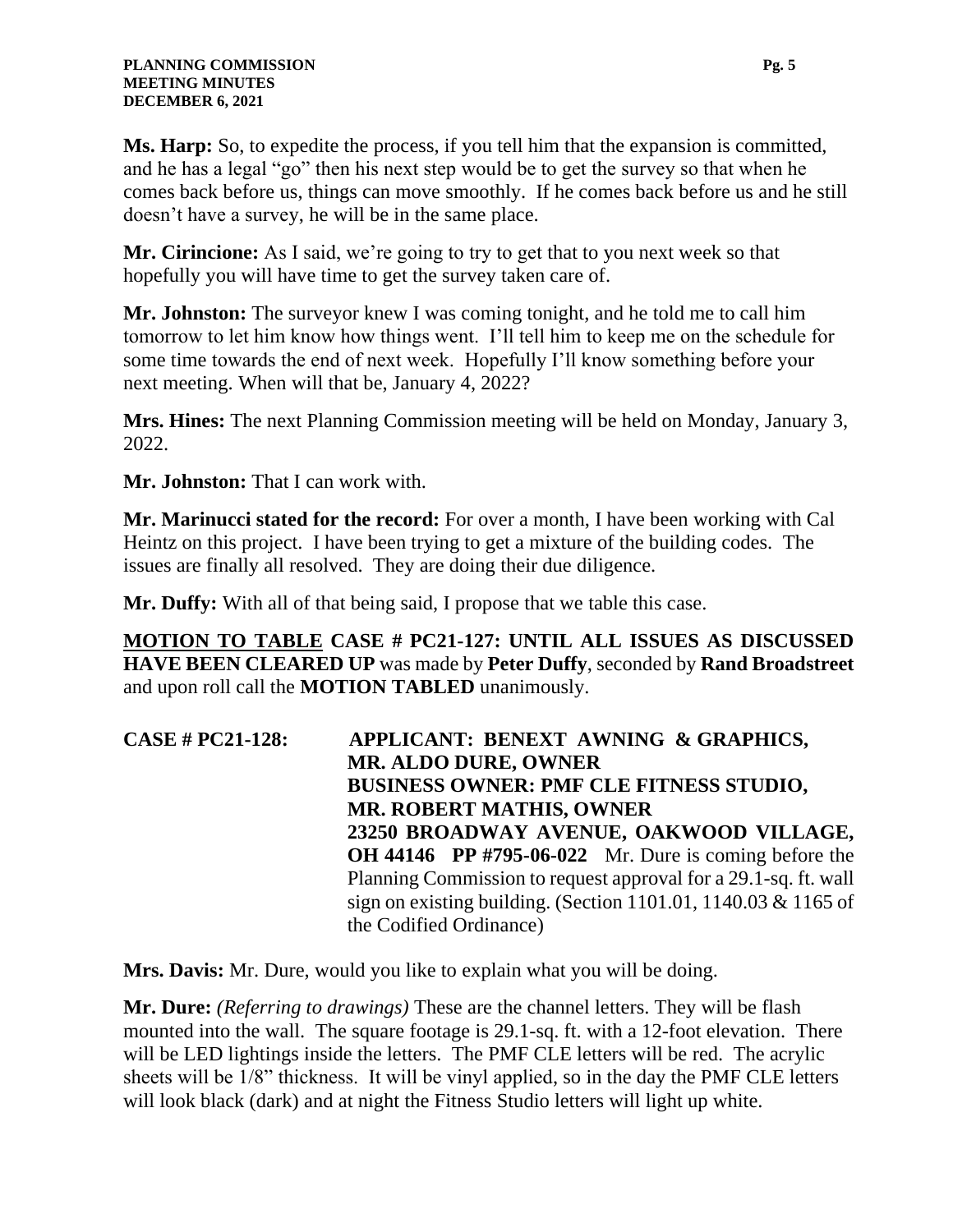**Mr. Duffy:** Ross, how are we doing the square footage?

**Mr. Cirincione:** I don't have the chart in front of me. I missed this one. I didn't know it was on the agenda. Mr. Dure, what is the front footage of the building?

**Mr. Dure:** The front footage of the building is 42-feet.

**Mr. Broadstreet:** I would like to know why this front footage is not determined by the Building Department before these people even get here?

**Mr. Marinucci:** I don't know. I didn't see this until tonight.

**Mr. Duffy:** I would say based on everything I see, it is reasonable to assume that the square footage is within the requirements, and to make it contingent that the application must first be confirmed [that the square footage is accurate].

**Mr. Marinucci:** I am in agreement with the square footage as stated earlier by Mr. Dure.

**Mr. Cirincione:** I'm still looking for the Code, but since I can't find it, I will not disagree with you Mr. Duffy. We can pass this subject to the measurements approved by the Building Department. We would need a copy of the front linear footage.

Here is what I would suggest. In going over the applications, whenever we get a sign application, what we need to ask Debbie to do (and we must make a note) is to ask the applicant to list the linear feet of the front footage of the building, and how that relates to the square footage of the sign that they are requesting under **Ordinance 1185.06.** If we do this right at the application process, this should save everybody the trouble of looking.

**Mayor Gottschalk:** Should the new owners be advised on what is going on in terms of what the signage is and the colors are as well?

**Mrs. Davis:** I would assume that the sign person would talk to the owner and explain it to them.

**Ms. Harp:** This building is in a shopping center. What businesses are you adjacent to?

**Mr. Dure:** It is right next door to Sam's Club.

**Mayor Gottschalk:** I thought you were next door to Woodcraft?

**Mr. Dure:** I'm next door to Sam's Club and on the other side is Woodcraft.

**Mrs. Davis:** What are the hours? Will the lights be on at night or are they just going to be on for so long?

**Mr. Dure:** Typically, the lights will be on in the winter from 5:00 P.M. until 11:00 P.M and no longer than midnight.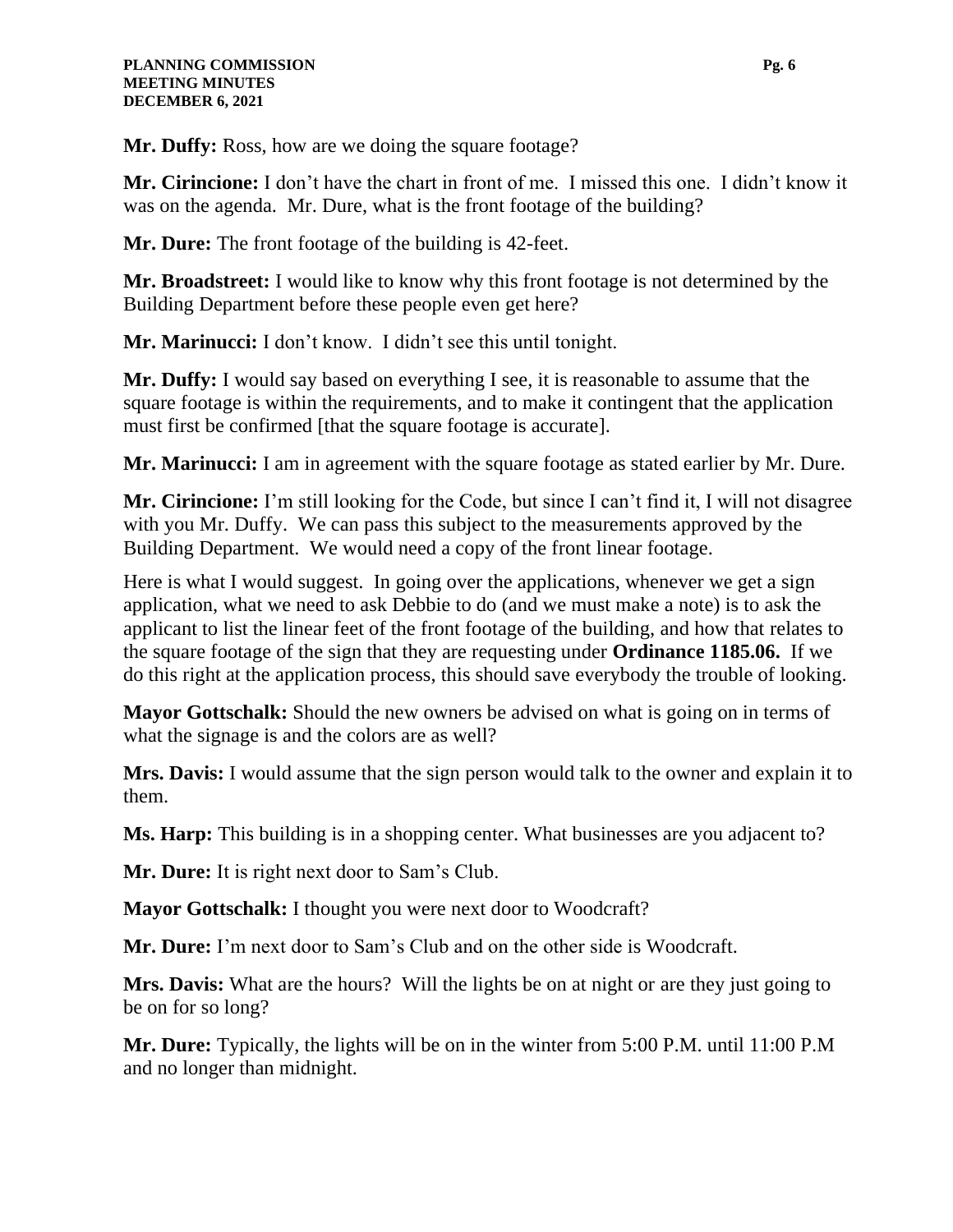**Mrs. Hines:** Mr. Broadstreet, I have a question about the Zoom meeting that is going to be held on Wednesday at the ZBA meeting. Will the people from out of town have their own equipment to Zoom in?

**Mr. Cirincione:** We will actually be relying on Niki Chuppa (the Police Chief's Administrative Assistant) who will be at the meeting. She has talked with the out of state people, and they have arranged their presence via Zoom.

**Mrs. Hines:** Okay, I just wanted to know. Thank you!

**Mrs. Davis:** I would like to make a motion to approve Case # PC21-128.

**MOTION TO APPROVE CASE # PC21-128: SUBJECT TO THE CONFIRMATION OF THE SQUARE FOOTAGE BEING DETERMINED BY THE LINEAR FOOTAGE OF THE BUILDING** was made by **Mary Davis**, seconded by **Malinda Harp** and upon roll call the **MOTION PASSED** unanimously.

### **OTHER MATTERS FOR DISCUSSION:**

*Status of the Vet Center at 24197 Broadway Avenue, Oakwood Village, OH 44146:*

**Mayor Gottschalk:** Mr. Chairman, what is the status of the Vet Center on Broadway Avenue? I thought it was going to be on the agenda tonight.

**Mrs. Davis:** That was on the agenda last month.

**Mr. Cirincione:** The Vet Center was approved last month, but it's subject to the action of the Zoning Board for variances on Wednesday, December  $8<sup>th</sup>$ . It's going to be an inperson meeting, but they are going to have representatives on Zoom from out of state.

### *Update on Case PC-21-128: Benext Awning & Graphics, Mr. Aldo Dure*

**Mr. Cirincione:** I found the code information after James Johnston from Hips & Hogs Motorcycle Shop left. They are well within the required linear footage for the front of the building. He said it was 42-feet. It actually came out to 40 to 44-feet and up to 105-sq. ft. of sign area. They are well under that.

**Mrs. Davis:** Do we open that case back up?

**Mr. Cirincione:** No. We made it subject to them complying. The Code Section is 1185.06.

**Mrs. Davis:** Can someone inform Mr. Johnston of this?

**Mr. Marinucci:** I am in agreement with the square footage, and I will inform Mr. Johnston.